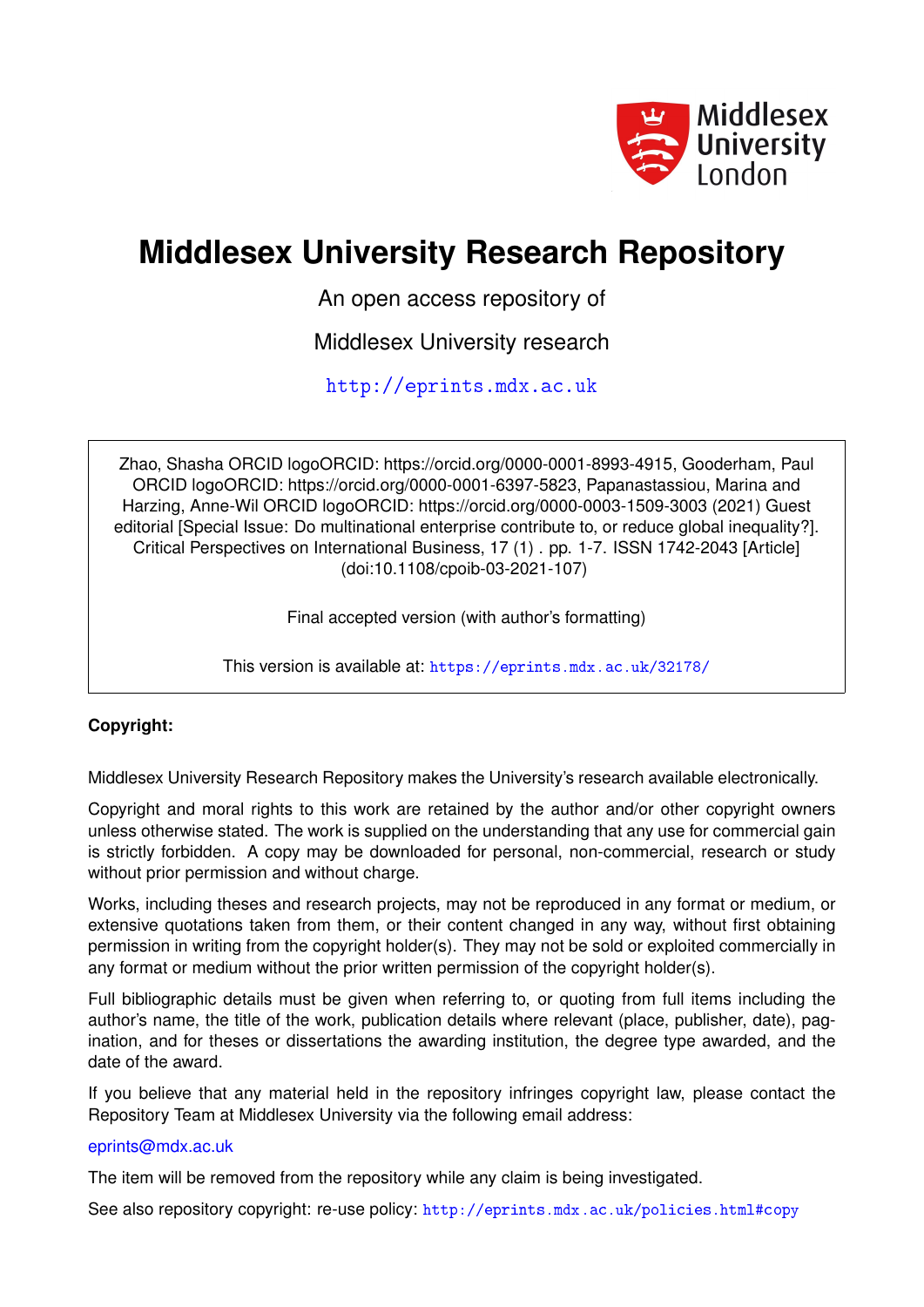

## **Do MNEs contribute to or reduce global inequality? An introduction to the special issue**

|                              | introduction to the special issue               |
|------------------------------|-------------------------------------------------|
| Journal:                     | critical perspectives on international business |
| Manuscript ID                | cpoib-10-2019-0086                              |
| Manuscript Type:   Editorial |                                                 |
|                              |                                                 |
|                              | <b>SCHOLARONE™</b><br>Manuscripts               |
|                              |                                                 |
|                              |                                                 |
|                              |                                                 |
|                              |                                                 |
|                              |                                                 |

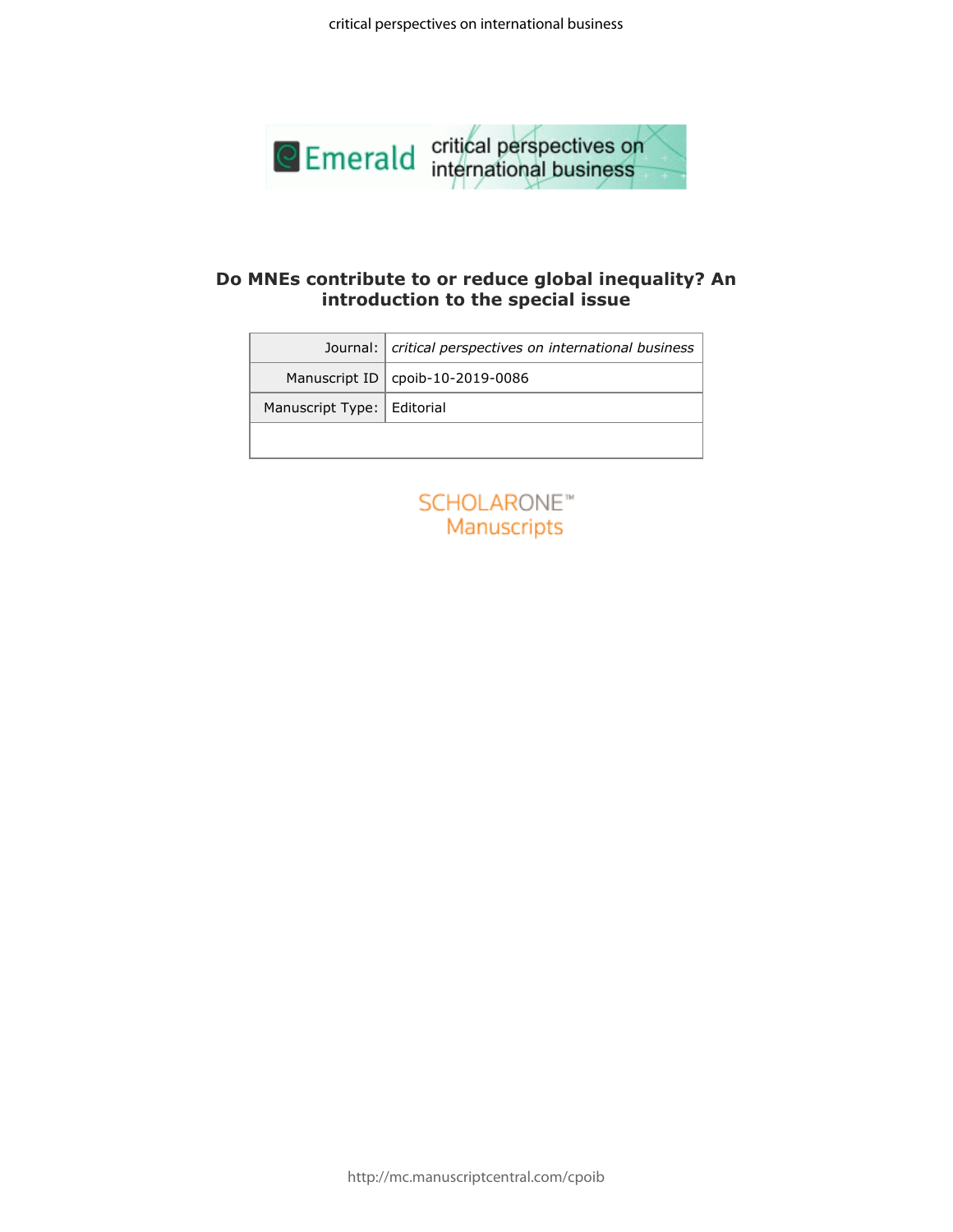## **Do MNEs contribute to or reduce global inequality? An introduction to the special issue**

## **Background to the special issue**

In this special issue, we continue the critical perspectives and conversations that *critical perspectives on international business (cpoib)* promotes by reflecting on the nature and impact of contemporary international business (IB) activities around the globe from inter-, trans- and multidisciplinary perspectives. The journal places a special emphasis on scholarly works that question the hegemony of multinational enterprises (MNEs) and that evaluate the effects of their IB activities on the global economy and national societies (*cpoib*, n.d.). Hence, for this special issue we invited submissions of articles that address the theme: "Do MNEs contribute to or reduce global inequality?". Here, the term 'inequality' refers to various societal and economic phenomena inside or across nation states, such as income, gender, social class, economic conditions, and welfare.

**Example 18**<br> **Example 3 Contribute to or reduce global inequality?**<br> **An introduction to the special issue**<br> **An introduction to the special issue**<br> **Exactly consider the section of the special issue**<br> **Exactly conside** Although the relationship between nation states and MNEs has been historically important, dominant IB thinking has traditionally paid considerably greater attention to firm level factors of MNEs such as strategy, structure, and performance. Vernon's (1966) product cycle model provided an early foresight of how MNEs (through trade and investment) could shape countries' development prospects whilst Hymer's pioneering work, in the early 1970s, (1970; 1972a,b; Hymer and Rowthorn, 1971) portrayed how MNEs' "globally-segmented hierarchies" could lead to the "developmental stratification of the world-economy" (Pearce and Papanastassiou, 2006:152). Buckley and Strange (2015) draw attention to the paradox that while participation in global value chains orchestrated by MNEs can generate considerable economic development benefits for emerging economies, the implications for the global distribution of income are not necessarily positive. For offshoring, where the MNE retains ownership and control of the activities, they argue:

"Certainly there will be greater employment opportunities and higher labor remuneration within the host emerging economies, but the (increased) profits from the dispersed value-chain activities will accrue to the shareholders of the MNEs. The overall impact on income in the host emerging economies will be limited, while the MNEs' shareholders (predominantly in the advanced economies) will generally profit from these overseas ventures in the long term, even considering the risks they incur in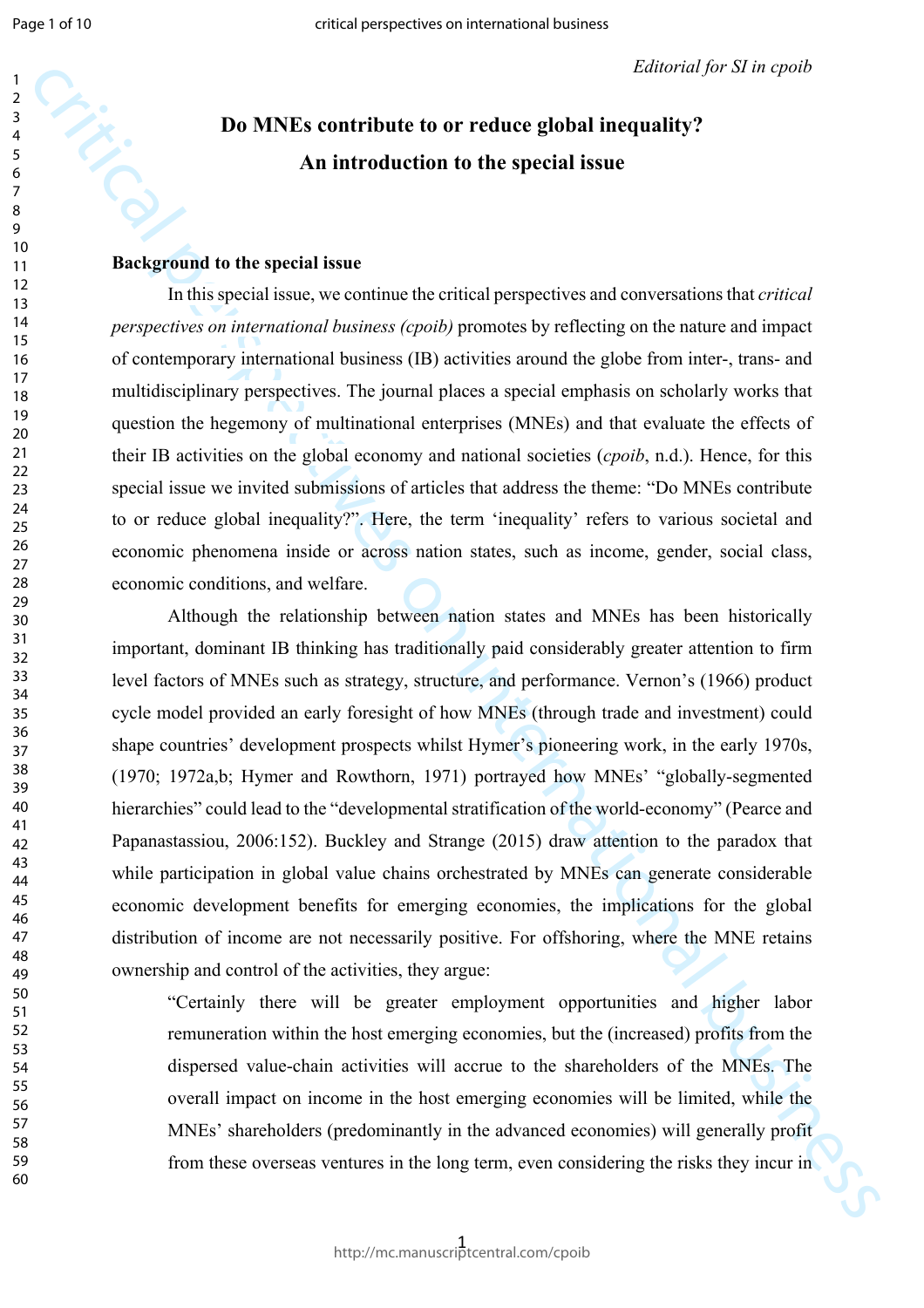making the capital investments in the host countries. Global inequalities in the distribution of income may thus be exacerbated as a result…" (p. 244)

Buckley and Strange (2015) are no more optimistic concerning the global distribution of income when MNEs outsource rather than offshore routine activities. More broadly, UNCTAD (2013) argues that inequalities may not be limited to economic or social inequalities but also to environmental ones. While, for example, Wang and Gooderham's (2014) study shows how a specific region in China developed economically through being part of the global production network, Zhao (2019) notes how the most invested regions in China suffered as a result of extensive production activities in the form of environmental deterioration and long-lasting damage to public health.

As argued by Doh (2019) and Giuliani (2019), the debate on whether MNEs contribute to equality or inequality remains open and as one of the "grand challenges" of IB, it thus needs to be systematically addressed (Buckley *et al*., 2017). The urgency of this issue is emphasized in a recent Editorial by the Editors of *cpoib*, Christoph Dörrenbächer and Snejina Michailova (2019), who note:

ranking the captal investments in the heat sametias. Coloration capacities of the distribution of facebors any that be exactly<br>one of the distribution of the distribution of the distribution of the<br>distribution of this de "More recent contributions (Buckley et al., 2017; Delios, 2017; Doh, 2017; Michailova, 2011; Roberts and Dörrenbächer, 2012, 2014, 2016) have suggested topics for future IB research and directions it should follow to gain relevance. In many cases these attempts have resulted in not much more than wish lists for a more inclusive, societally engaged IB scholarship, derived from the most urgent global problems, including but not restricted to global climate change, global inequality and poverty, to mention but just a few. Yet, it seems to us that there are more articles issuing the calls for such research than those that actually offer conducted research in that space! When it comes to published content-related research on such topics, we can only conclude that IB scholarship is still largely silent about topics of utmost (we dare to say urgent) relevance to the societies we live in." (p.113).

Indeed, with some exceptions such as Ackroyd and Murphy (2013), Lee and Gereffi (2015), and Roberts and Dörrenbächer (2016), IB scholars have shown relatively sparse interest in the societal, economic, and cultural consequences of the emergence and growth of MNEs. Piketty (2014) suggests that the world is witnessing rising inequalities in both advanced and emerging economies, a reversal of the post Second World War trend towards greater equality and integration. Therefore, a critical question worth asking is what role (if any) MNEs play in the development of this trend. In April 2017 this question was a core plenary theme at the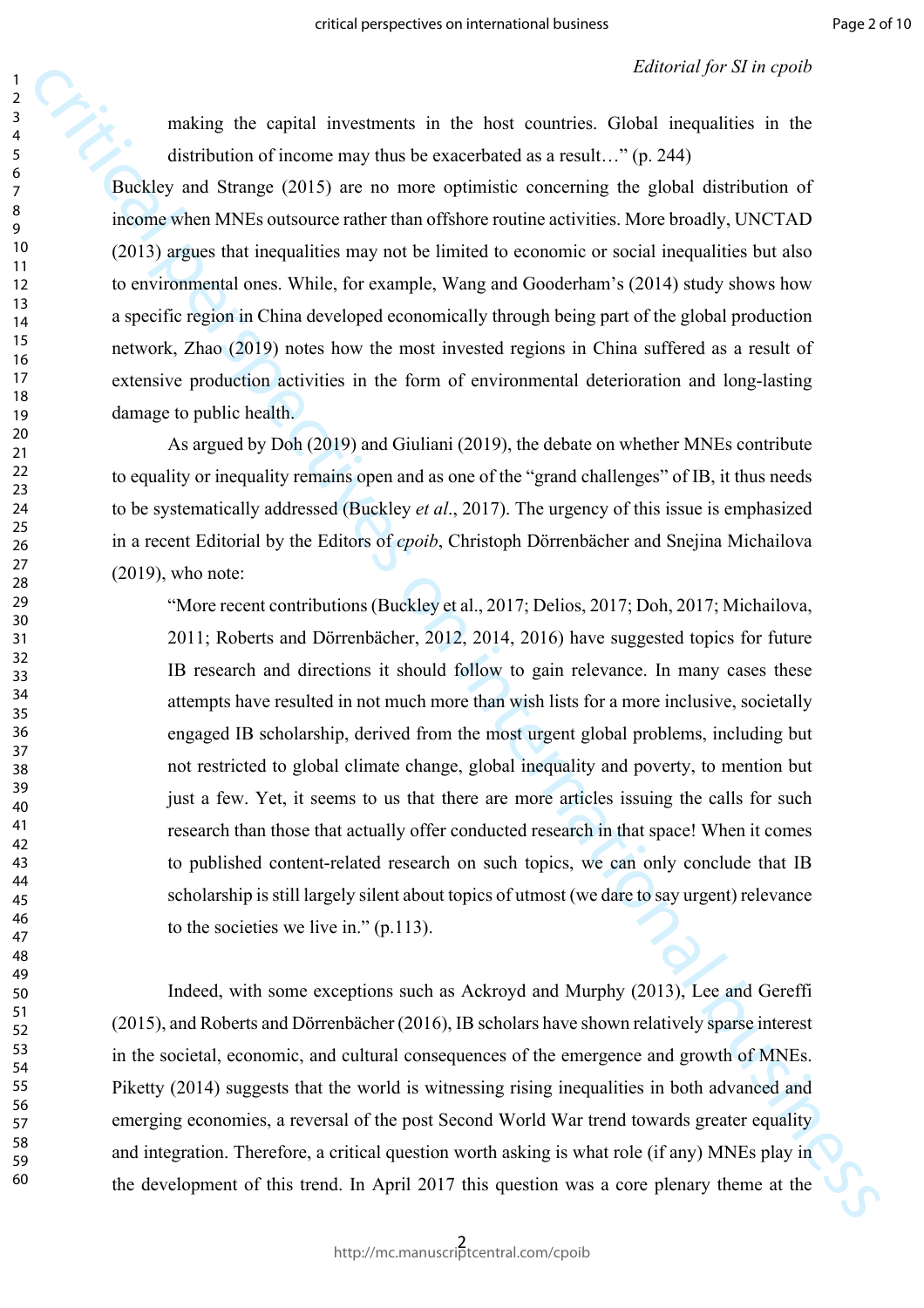Academy of International Business UKI Chapter Conference. Panellists and delegates were divided on the issue, but several presenters argued that MNEs operating in contexts of institutional voids generally generate significant inequality.

Two related developments contribute to the necessity and opportunity for greater dispersion. At the firm level, we see an intensified exercise by MNEs to fine-slice and (re)locate global value-chain activities to the most advantageous locations (Buckley 2009; Mudambi and Santangelo, 2016). At the country level, we witness dynamic shifts in market and institutional conditions of both home and foreign nation states. For instance, some recent evidence shows that, for the first time in history, a significant growth in advanced economy MNE innovation investment is taking place in emerging economies (Awate *et al*., 2015; Jha *et al*., 2015). This is predominantly due to institutional improvements and preferential government policies for promoting and supporting innovation activities in these countries (Liu *et al*., 2011). These are also seen as new learning opportunities for emerging economy firms to grow and to internationalize. According to UNCTAD (2015; 2019), the world has witnessed an increase in outward investment from emerging economies to advanced economies as well as other emerging economies during the past ten years. As such, nation states around the world are experiencing the most extensive and dynamic MNE activities in their local territories to date (Clougherty *et al*., 2017).

Academy of International Hasiness DK Cluquet Conference Particles and depeates on the minimizary of the state of the minimizary of the minimizary of the minimizary of the minimizary of the minimizary of the system of the However, negative outcomes of MNE activities are increasingly noted. For instance, MNEs that were once trusted are found to act illegitimately across host countries. A recent case is the Volkswagen 'Dieselgate'. In September 2015, the company admitted to cheating official environmental standard requirements by installing software inside each vehicle to falsify system information (Howe, 2015). A survey initiated by Legatum Institute London, an international think tank for promoting policies to address poverty, reveals that the public holds a largely negative view on MNEs (Withnall, 2015). The survey covered seven nations, including advanced (Britain, USA, and Germany) and emerging economies (Brazil, India, Indonesia, and Thailand) and revealed that 90 per cent of respondents believe MNEs are not 'clean' and a substantial majority agree that MNE actions in host countries contribute to a growing inequality gap. Some other examples worth noting include the case of the collapse of an eight-story complex of clothing factories in Bangladesh. This tragedy caused the death of over 1,000 workers (mostly young female) (Taplin, 2014). Lim and Prakash (2017) explain that Western brand owners often pressurise local suppliers to fulfil orders, causing the suppliers to reduce wages to the bare minimum and ignore extremely poor working conditions. In the case of the UK, Taylor and Driffield (2005) find empirical evidence which shows that inward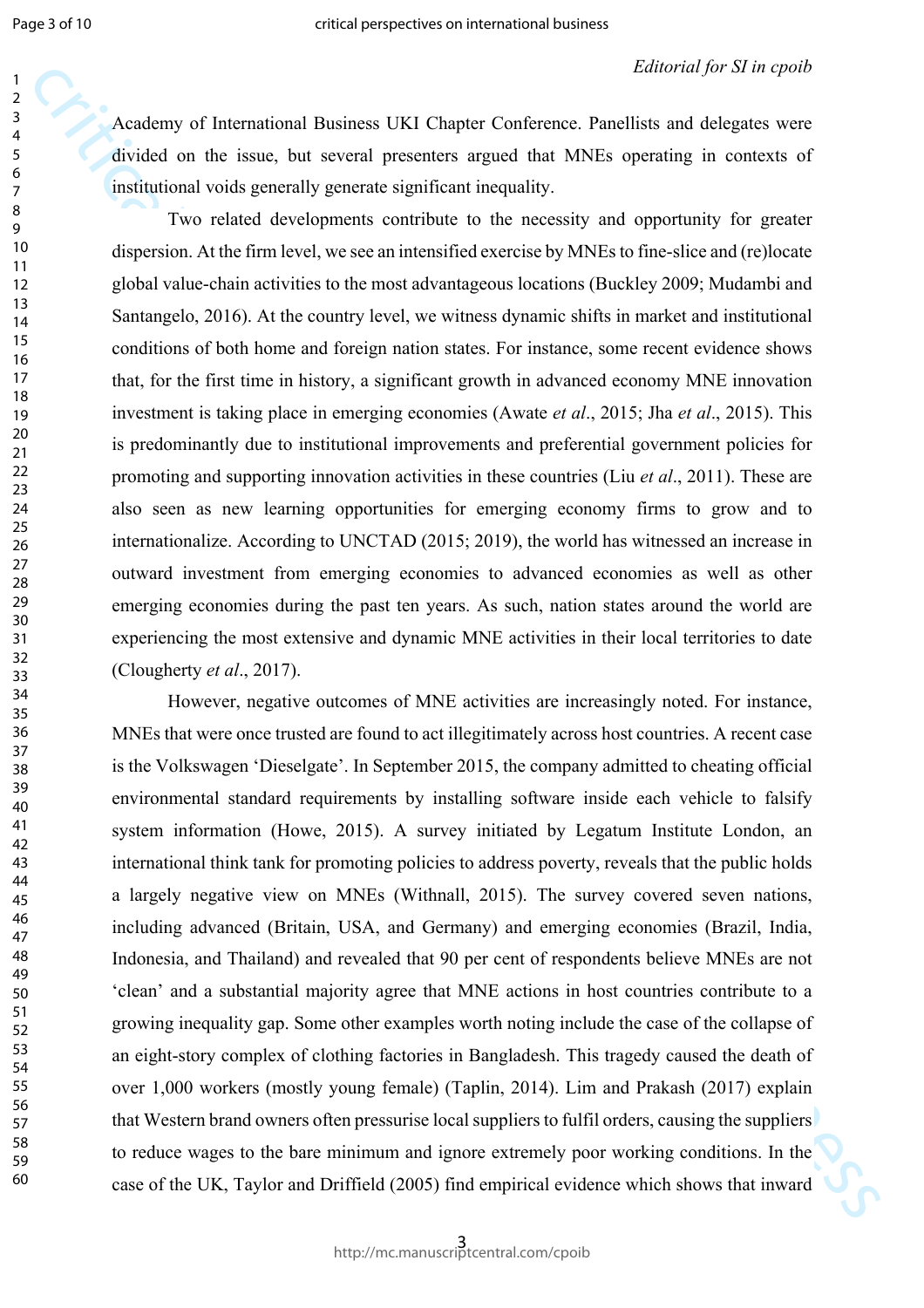investment by MNEs leads to 11 per cent increase in wage inequality because of shift in demand for new labour skills. On the other hand, positive cases can also be identified. For example, in a similar study on wage and labour skill, but in the case of Ireland, Figini and Görg (1999) find that the rise in wage inequality because of inward investment is temporary and drops eventually. In the case of China, Greaney and Li (2016) find no evidence that MNEs are to be blamed for the prominent issue of urban-rural income inequality.

### **Featured articles**

anomation of NVI<sub>2</sub>, leads to 11 per cent increase in wage imaginas parama (*S* and *quotien*)<br>demand for new labour sixtly. On the ether hand, positive cause can also be identified. For<br>example, in a similar sizely on wa In order to go beyond these scattered examples as to how MNEs contribute to inequality, this special issue sought articles which conceptually or empirically advance the debate on the relationship between MNEs and inequality. The articles included in this issue provide particularly interesting and diverse theoretical or empirical angles or evidence useful in enhancing our understanding of the role MNEs play in contributing to inequality. Before we start addressing each of the articles in this special issue, we would like to dedicate this special issue to Robert D. Pearce for being a major scholarly inspiration for this special issue as well for his specific contribution to this special issue. His article (which is the leading article in the special issue) is one of the last pieces he drafted before his passing. Robert Pearce's key contribution to the IB discipline was the study of the differentiating scope of MNE subsidiaries as it was reflected by their overseas R&D laboratories and their linkages with external actors on the development of local economies (Pearce, 1989). In Mark Casson's words: "Ever since his undergraduate days, Bob [Robert Pearce] had been committed to promoting the economic development of poorer countries, and through his study of international business he realized the crucial role that multinationals played in transferring technology to these countries. Bob maintained that the key to economic development was to give the local subsidiaries of these firms the autonomy to adapt the firm's technology to local conditions and turn the developing countries into export hubs, serving entire continents and even the whole world." (in Obituary of Robert Pearce, published by University of Reading, 21/05/2018). In his last book, Robert Pearce argued: "The ever-increasing visibility of MNEs as a key agent in the evolving global economy, and the concomitant deepening of their role in mediating the ways individual national economies are positioned in that wider economy has always provided concern, both inside and outside the confines of IB theorizing, over the implications of their behaviour and performance" (Pearce, 2017: 9). In other words, Robert Pearce inquired whether the MNEs' behaviour stimulated or offset inequalities in global economies. His article (co-authored with Yuxuan Tang) in this special issue explicitly addresses this question by proposing an evaluation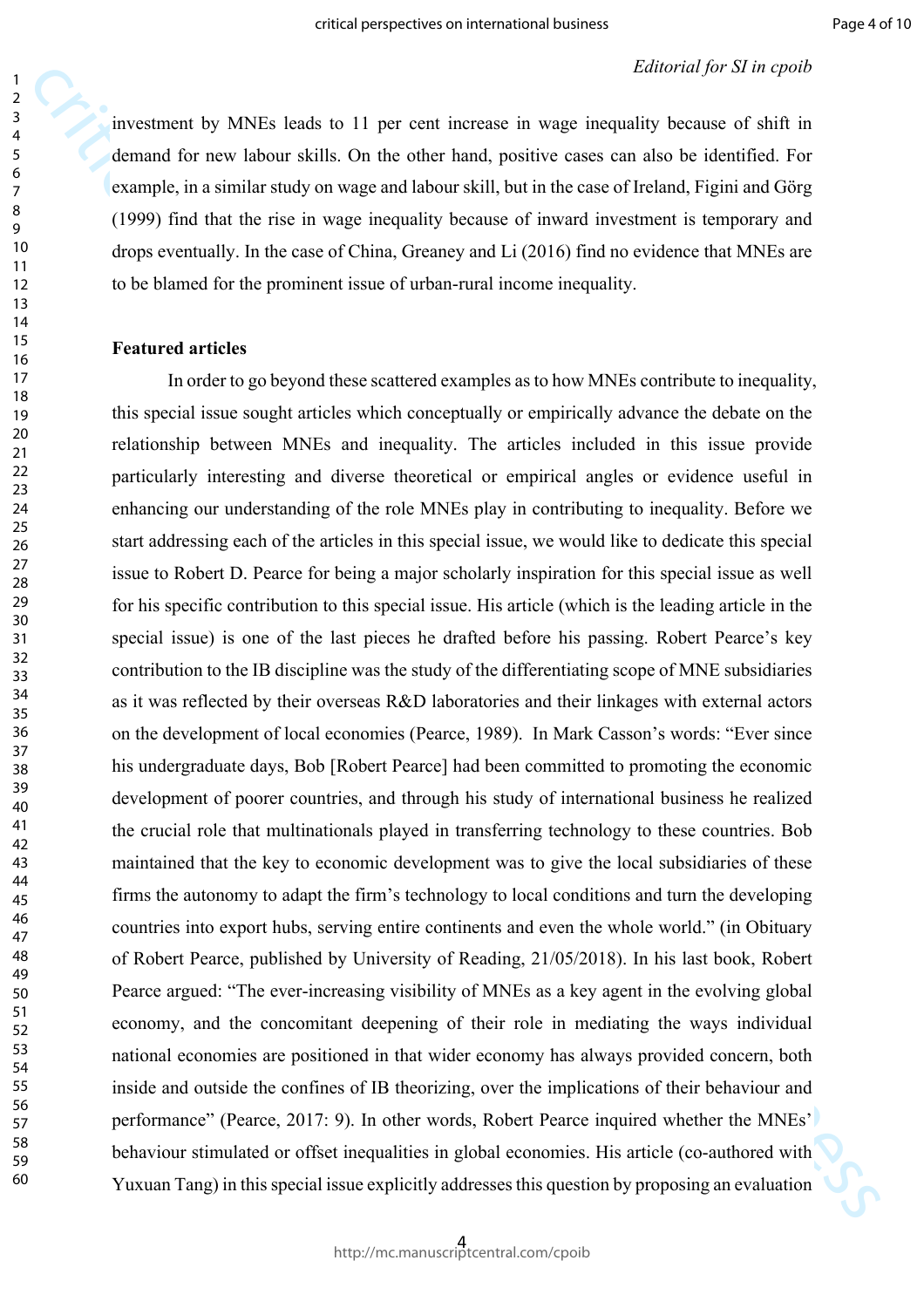framework comprised of four generic dimensions, i.e. efficiency, distribution, sovereignty and growth and development, that builds on the intellectual premises of the 'eclectic paradigm'

Four articles are featured in this special issue. The leading article by Pearce and Tang proposes an evaluation framework of MNEs' performance and discusses their implications in contexts beyond the achievement of their own commercially driven internalised competitive objectives. More specifically, based on the 'eclectic paradigm' and the range of firm motivations, the authors propose a four dimensional 'evaluation framework' which presents 'efficiency' as a static optimisation, with 'growth and development' representing the dynamics of changing away from a purely economic view, the political/economic sphere as a concern for the justice or fairness of the outcomes of 'distribution', and 'sovereignty' as the more purely political concern of how MNEs may undermine the policy independence of particular countries. Within these broad agendas, the significant interactions and outcomes reflect a range of contingencies conditioned by both MNE objectives and the competitive status of hosts.

Entropolical of four generic dimensions, i.e. of ficency, dimensional perspectives of the section and perspective of the section perspectives of the section perspectives on the section and the section and the section of t The second article by Narula and van der Straaten continues this discussion by offering an insightful commentary on how MNE activities in host economies impact on economic inequality and the importance and urgency of examining such inequality from a within-country perspective. Research into the extent to which MNEs affect within-country inequalities is still in its infancy. The authors find existing research on the impact of foreign direct investment and MNEs on host countries to excessively rely on spillover arguments and thus present an overly rosy view of net outcomes for host countries. Instead, they agree with Pearce and Tang's (in this special issue) suggestion (in this special issue) that an exploration of the interaction between MNEs and national economies (i.e. the interdependent relationships between firm performance and national competitiveness) from within these countries can generate important new insights. They further add that these insights should be complemented by studies on how MNEs affect the development of host countries in other dimensions beyond income and employment (such as the environment and innovation). Moreover, the authors call for a broader engagement with inequality beyond income levels (which is only one aspect of inequality that shapes or impedes human development).

The third article by Ramos focuses on identifying possible differences between advanced and emerging economies in terms of whether individual wages of the locally hired increase or decrease as a result of value-chain activities. The author pays particular attention to individual wages as the main measure used in the study. To do so, she applies panel data techniques to employees of two countries which represent two different experiences of valuechain activities in Central Europe: Germany and Slovenia, over the period 1995-2007. The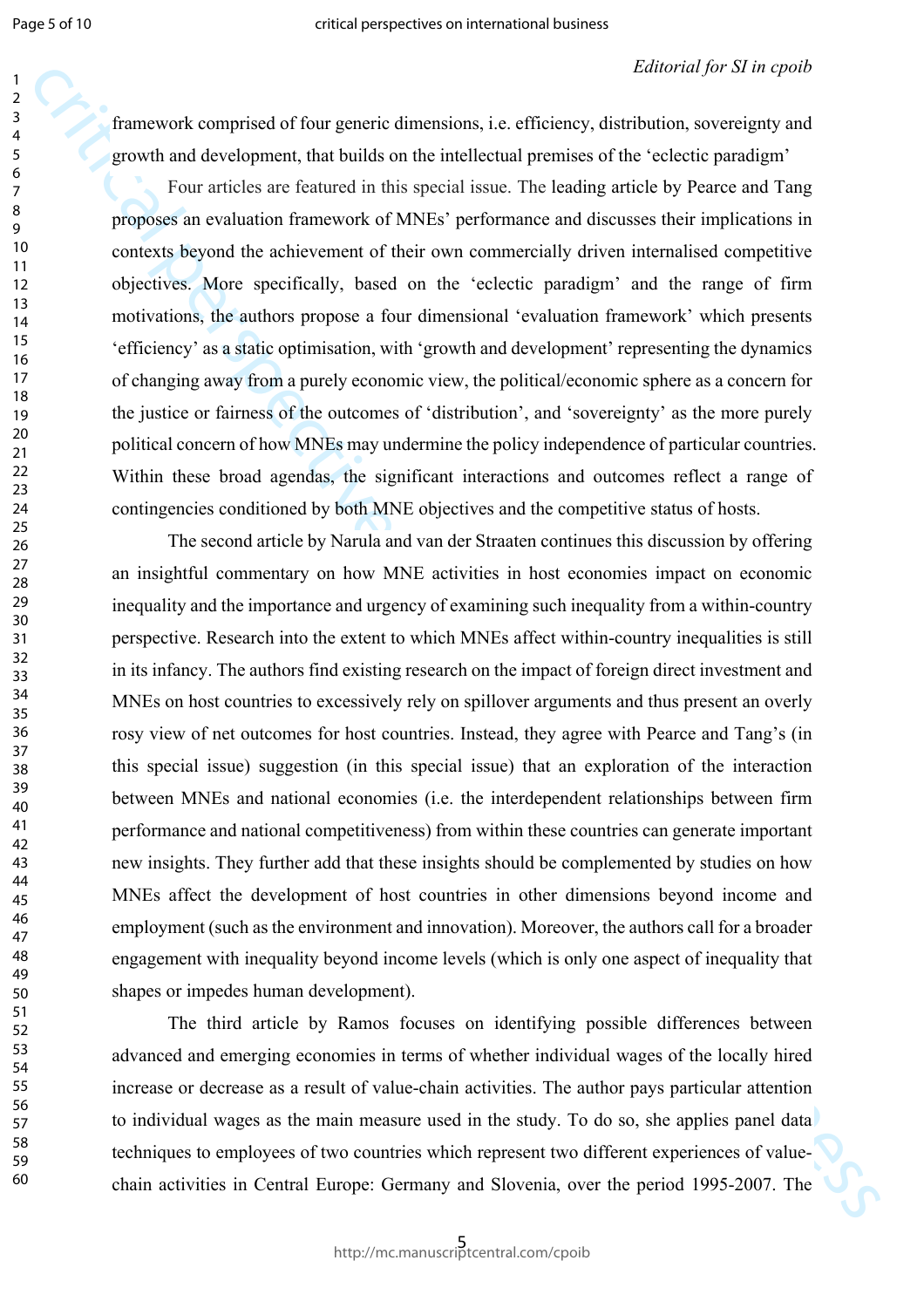results are mixed. This article offers one of the few empirical assessments of the effect of valuechain activities on individual wages, using national level data from two European countries. It shows that inequality is a complex phenomenon to measure and that the effects of value-chain activities on wages can differ by country, by industry and by individual skills.

The fourth article by Rygh provides a comprehensive and critical review of the existing literature on MNEs and global value chains and inequality. The author reviews several important limitations in the literature and suggests gaps where further IB research is imperative. Rygh also draws on research from other fields and provides a fresh angle to the very question this special issue proposed, i.e. whether and how MNEs contribute to (or reduce) inequality. In addition to being one of the first comprehensive reviews of the IB literature on the potential effects of MNEs on economic inequality, it also presents relevant literature from various other disciplines (such as economics). It is evident in the author's review that the topic of economic inequality has received scant attention in IB research. To address this gap, Rygh develops a simple framework outlining channels of effects from MNEs activities on different forms of inequality. This provides useful insights for IB scholars in terms of future research avenues in the area of economic inequality.

escalar accurates this anticle of feat some of the frie terreprins) associated (or an operator and solid anticles). It shows that incumelize the internal business of the internal business of the internal business of the i In summary, these four articles represent an ongoing conversation within the IB community on the topic of MNEs and (in)equality. The first paper by Pearce and Tang provides an insightful framework of MNEs and their impact beyond a narrow view firm performance and in so doing, it sets the scene for the other articles. The next three articles flesh out some of the ideas emerging from this first study by dealing with various facets of inequality, some of which are driven by MNEs and others by global value chains in the context of transitioning or emerging economies. Specifically, the article by Narula and van der Straaten offers a commentary response to Pearce and Tang's study, with a discussion on within-country inequality. This is followed by the study by Ramos which examines empirically the impact of changing MNE value-chain activities on individual wages in the context of an advanced and an emerging economy. Last but not least, the article by Rygh offers an overview of inequality from different perspectives within IB and across other disciplines. In conclusion, it is fair to state that this special issue has not provided an unified answer to the central question we started with (i.e. do MNEs contribute to, or reduce inequality?), rather it adds further insights and illustrates the complexity we face in theorizing, measuring, and understanding the important link between MNEs and (in)equality.

 Despite the insightful conversation this special issue offers, we acknowledge there remain many more questions on the role that MNEs play in the global distribution of income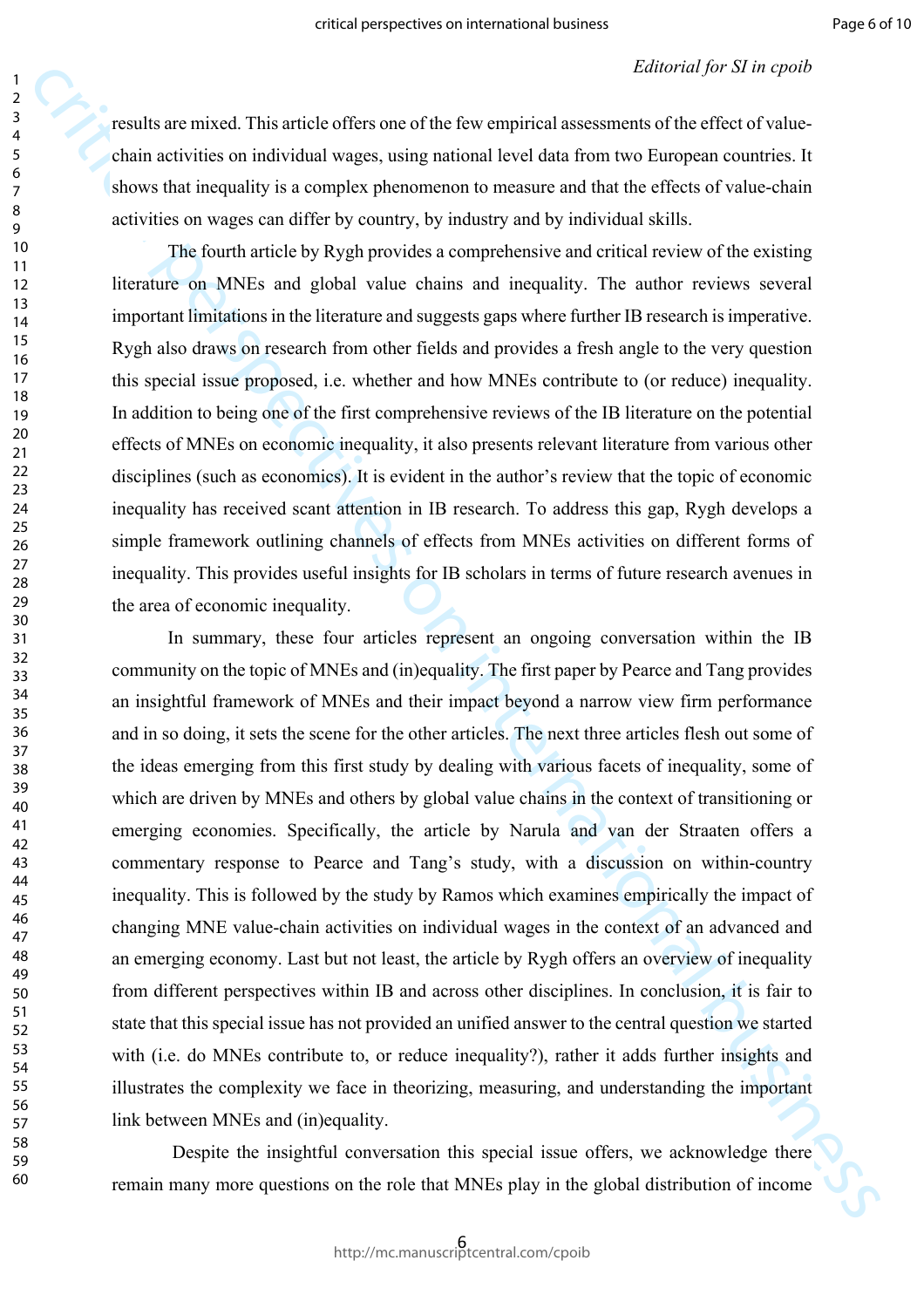#### *Editorial for SI in cpoib*

as well as regarding other factors, such as the corrunnent. We list such as the controller and the controller and the controller and the controller and the such as the controller and the such as the controller of the such as well as regarding other factors, such as the environment. We list some of the questions here that we urge IB scholars to consider. First, to what extent does MNEs' foreign direct investment impact on the multi-level environment in host countries (macro-level: e.g. culture, institutions; micro-level: e.g. individual, family)? This calls for research that is sensitive to both macrolevel context and the characteristics and actions of micro-level actors (Foss and Pedersen, 2019), which may well require longitudinal studies to capture the effects over time. Second, we ask to what extent do emerging economies and advanced economies experience different or similar impact of MNE activities? Here, we call for research that examines and contrasts the impact of specific types of foreign direct investment in both contexts and that investigates the mechanisms through which these economies are able to capture their respective share of the benefits. Third, we would encourage studies that illustrate the methodological challenges and solutions when collecting empirical data in relation to MNEs and inequality (and equality). This includes the methodological considerations of measuring the impact of MNE activities in host economies. Fourth, we would welcome studies that combine managerial with developmental policy insights. This could involve investigating the relationship between MNE managerial decision-making and practices and outcomes in emerging economies. In so doing, research could inform policy development by governments that would ensure outcomes that are more equitable.

In sum, this special issue brings together research that addresses the topic of (in)equality as a consequence of the activities of MNEs. As editorial team, our intention has been to present a conversation in order to draw more IB scholarly attention to this crucial issue. Further, it is our hope that the contributions to this special issue will provide a springboard for future research around the issue of MNEs and their consequences on global wage levels, working conditions and environmental quality.

#### **Acknowledgements**

The guest editorial team would like to acknowledge the invaluable comments that each of the reviewers made in helping to shape the quality of this special issue. The team would also like to acknowledge the immense support and assistance offered by the Editors of *cpoib*, Christoph Dörrenbächer and Snejina Michailova throughout the process of editing this special issue.

#### **References**

Ackroyd, S. and Murphy, J. (2013) Transnational corporations, socio-economic change and recurrent crisis, *Critical Perspectives on International Business*, 9 (4): 336-357.

$$
\mathcal{S}_{\mathcal{C}}^{\mathcal{S}}
$$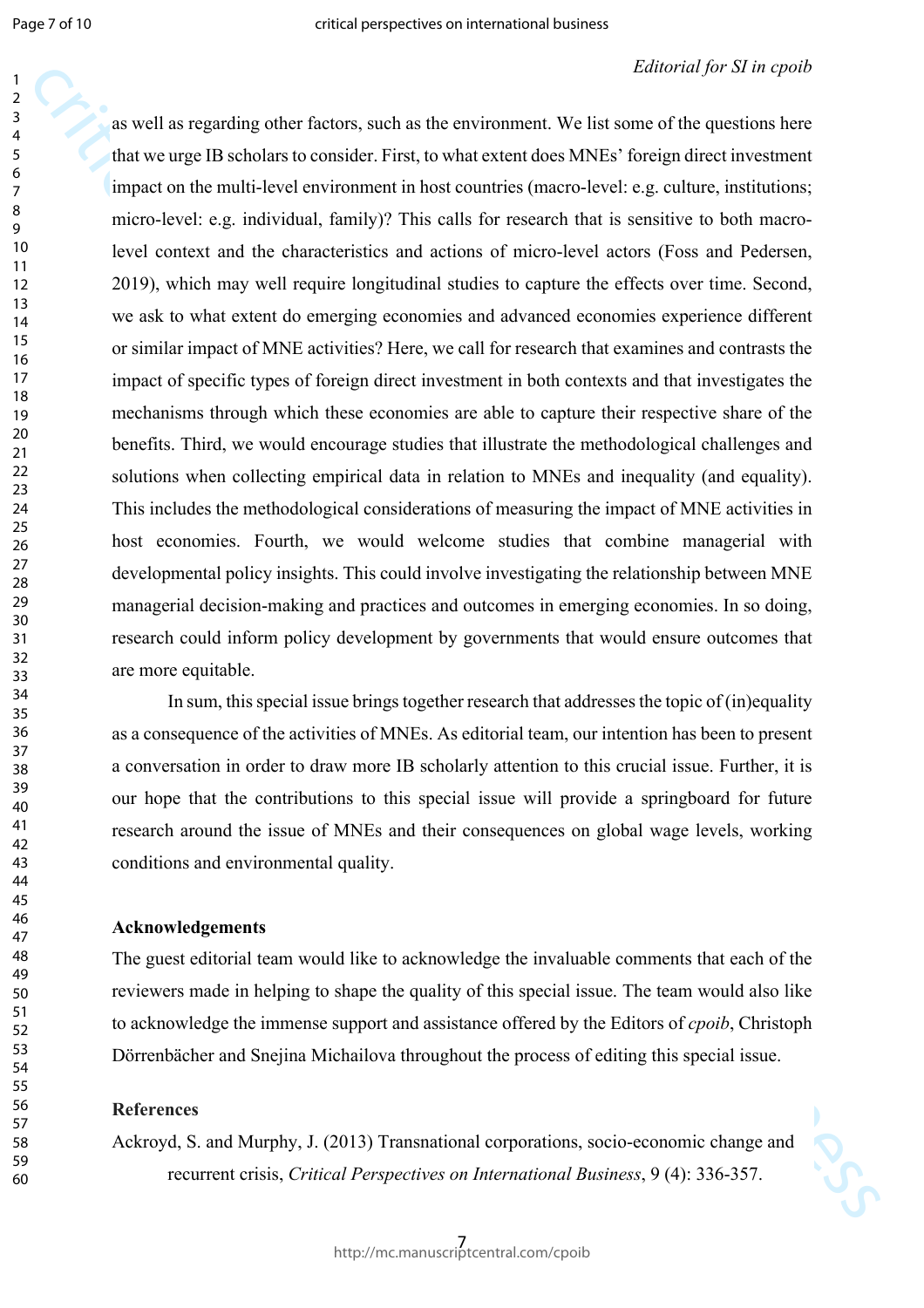- Awate, S., Larsen, M. M., and Mudambi, R. (2015) Accessing vs sourcing knowledge: A comparative study of R&D internationalization between emerging and advanced economy firms. *Journal of International Business Studies*, 46 (1): 63-86.
- Buckley, P. J. (2009) The impact of the global factory on economic development. *Journal of World Business*, 44 (2): 131-143.

Buckley, P. J., Doh, J. P., and Benischke, M. H. (2017) Towards a renaissance in international business research? Big questions, grand challenges, and the future of IB scholarship. *Journal of International Business Studies*, *48*(9): 1045-1064.

- Buckley, P. J., and Strange, R. (2015). The governance of the global factory: Location and control of world economic activity. *Academy of Management Perspectives*, *29*(2): 237-249.
- **Example 19.**<br>
Avoids, S. I arease, M. M., and Mathemin, R. (2013) Accessing ves materialge land<br>
computative study of RAD international international business of a single<br>
computative study of RAD international functions Clougherty, J. A., Kim, J. U., Skousen, B. R., and Szücs, F. (2017) The foundations of international business: Cross‐border investment activity and the balance between market‐power and efficiency effects. *Journal of Management Studies*, 54 (3): 340-365
	- Critical Perspectives on International Business (n.d.) Journal aims and scope, *Critical Perspectives on International Business*, available at [www.emeraldgrouppublishing.com], accessed on 01/03/2017
	- Delios, A. (2017), The death and rebirth (?) of international business research, *Journal of Management Studies*, 54 (3): 391-397.
	- Doh, J. (2017) Phenomenon-based research in international business: making IB relevant again, *AIB Insights*,17 (2): 14-16.
	- Doh, J.P. (2019) MNEs, FDI, inequality and growth", *Multinational Business Review*, 27(3): 217-220
	- Dörrenbächer, C. and Michailova, S. (2019) Editorial: Societally engaged, critical international business research: a programmatic view on the role and contribution of cpoib, *Critial Perspectives on International Business*, 15 (2/3):110-118.

Figini, P., and Görg, H. (1999) Multinational companies and wage inequality in the host country: The case of Ireland. *Review of World Economics*, 135 (4): 594-612.

- Foss, N. J. and Pedersen, T. (2019) Microfoundations in international management research: The case of knowledge sharing in multinational corporations*. Journal of International Business Studies*, online first.
- Giuliani, E. (2019) Why multinational enterprises may be causing more inequality than we think, *Multinational Business Review*, 27(3): 221-225.

Greaney, T.M. and Li, Y. (2017) Multinational enterprises and regional inequality in China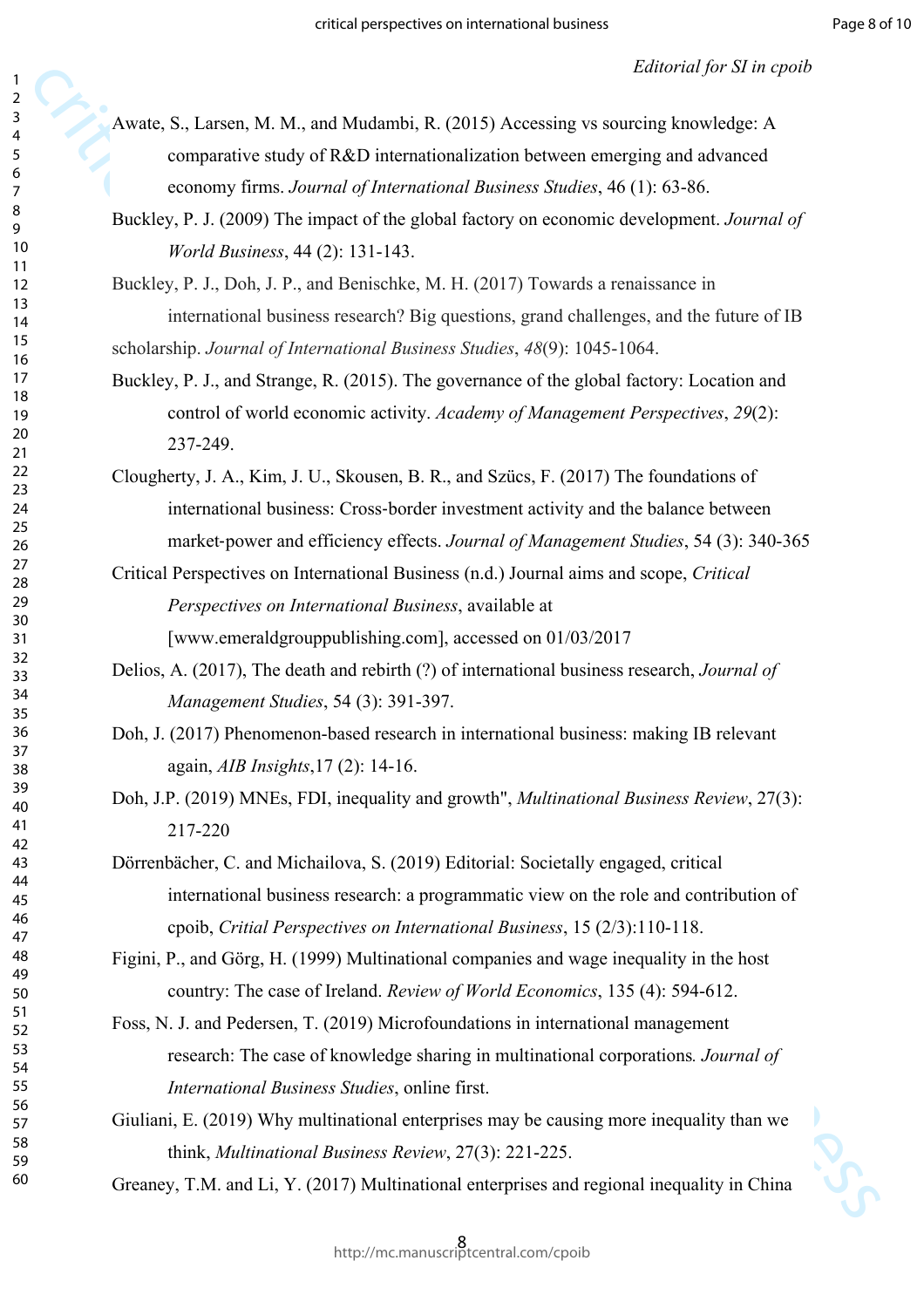| 2                                         |  |
|-------------------------------------------|--|
|                                           |  |
| ξ                                         |  |
| 4                                         |  |
|                                           |  |
| 5                                         |  |
|                                           |  |
| 6                                         |  |
|                                           |  |
|                                           |  |
| 8                                         |  |
|                                           |  |
| €                                         |  |
|                                           |  |
| 10                                        |  |
| 1<br>$\mathbf{1}$                         |  |
|                                           |  |
| 1.<br>$\overline{2}$                      |  |
|                                           |  |
| 3<br>1                                    |  |
|                                           |  |
| 1<br>4                                    |  |
| 15                                        |  |
|                                           |  |
| 16                                        |  |
|                                           |  |
| 1                                         |  |
| 18                                        |  |
|                                           |  |
| 19                                        |  |
|                                           |  |
| 20                                        |  |
| $\overline{21}$                           |  |
|                                           |  |
| $\overline{2}$<br>$\overline{2}$          |  |
|                                           |  |
| $\overline{2}$<br>3                       |  |
| $\frac{24}{3}$                            |  |
|                                           |  |
| 25                                        |  |
|                                           |  |
| $\frac{26}{5}$                            |  |
|                                           |  |
| $\overline{2}$                            |  |
| $\frac{28}{3}$                            |  |
|                                           |  |
| 29                                        |  |
|                                           |  |
| 30                                        |  |
| $\overline{\textbf{3}}$                   |  |
|                                           |  |
| $\overline{\mathbf{3}}$<br>$\overline{ }$ |  |
|                                           |  |
| $\overline{\mathbf{3}}$<br>3              |  |
|                                           |  |
| 34                                        |  |
| 35                                        |  |
|                                           |  |
| 36                                        |  |
|                                           |  |
| $\frac{1}{2}$                             |  |
|                                           |  |
| 38                                        |  |
| $\frac{3}{2}$<br>J                        |  |
|                                           |  |
| 40                                        |  |
|                                           |  |
| 41                                        |  |
| 42                                        |  |
|                                           |  |
| 43                                        |  |
|                                           |  |
| 44                                        |  |
| 45                                        |  |
|                                           |  |
| 46                                        |  |
|                                           |  |
| 47                                        |  |
| 48                                        |  |
|                                           |  |
| 49                                        |  |
|                                           |  |
| 50                                        |  |
| 51                                        |  |
|                                           |  |
| 5.<br>$\overline{2}$                      |  |
|                                           |  |
| $\overline{\mathbf{5}}$<br>3              |  |
| 54                                        |  |
|                                           |  |
|                                           |  |
|                                           |  |
| 55                                        |  |
|                                           |  |
| 56                                        |  |
| 57                                        |  |
|                                           |  |
| 58                                        |  |
|                                           |  |
| 59                                        |  |
| 60                                        |  |
|                                           |  |

*Journal of Asian Economics*, 48: 120–133

- Howe, B. (2015) Volkswagen scandal: 5 scary numbers, *CNN Money*, 4th November, accessed on 16/05/2017, [available at: http://money.cnn.com]
- Hymer, S. H. (1970) The efficiency (contradictions) of multinational corporations. *American Economic Review: Papers and Proceedings,* LX (2): 441–448.
- Hymer, S. H. (1972a) The multinational corporation and the law of uneven development. In J. N. Bhagwati (Ed.), *Economics and world order. From the 1970s to the 1990s* (pp. 113–140). London: Macmillan.

Hymer, S. H. (1972b) The internationalisation of capital. *The Journal of Economic Issues*, 6(1): 91–111.

Hymer, S. H., and Rowthorn, R. (1971) Multinational corporations and international oligopoly: The non-American challenge. In C. Kindleberger (Ed.), *The International Corporation*. MIT Press: Cambridge, MA

Jha, S., Dhanaraj, C., and Krishnan, R. (2015) How does multinational R&D evolve in emerging markets? *Working Paper*, International Institute for Management Development, 2015-02

Lee, J. and Gereffi, G. (2015) Global value chains, rising power firms and economic and social upgrading, *Critical Perspectives on International Business*, 11 (3/4): 319-339

Lim, S. and Prakash, A. (2017) Four years after one of the worst industrial accidents ever, what have we learned? *The Washington Post*, accessed on 12/05/2017, [available at: www.washingtonpost.com]

Liu, F. C., Simon, D. F., Sun, Y. T., and Cao, C. (2011) China's innovation policies: Evolution, institutional structure, and trajectory. *Research Policy*, 40(7): 917-931.

Michailova, S. (2011), The 'tortuous evolution' of international management research: critical issues on the way to maturity, *Thunderbird International Business Review*, 53 (3):299-310.

*Sharmal of Astion Francomics*, 48: 120-133<br> *Sharmal of Astion Francomics*, 48: 120-133<br>
Howe, B. (2015) Volkswagen sensials 5 sturp numbers, CNV Move, 46 November,<br>
Hyrots. H. (1990) The efficiency (contradiction of mat Mudambi, R., and Santangelo, G. D. (2016) From shallow resource pools to emerging clusters: The role of multinational enterprise subsidiaries in peripheral areas. *Regional Studies*, 50(12): 1965-1979.

Pearce, R. D. (1989). *Internationalization of Research and Development by Multinational Enterprises*. Basingstoke: MacMillan

Pearce, R. and Papanastassiou, M. (2006) To 'almost see the world': Hierarchy and strategy in Hymer's view of the multinational. *International Business Review*, *15*(2): 151-165.

Piketty, T. (2014) *Capital in the Twenty-First Century*, Harvard University Press: Cambridge,